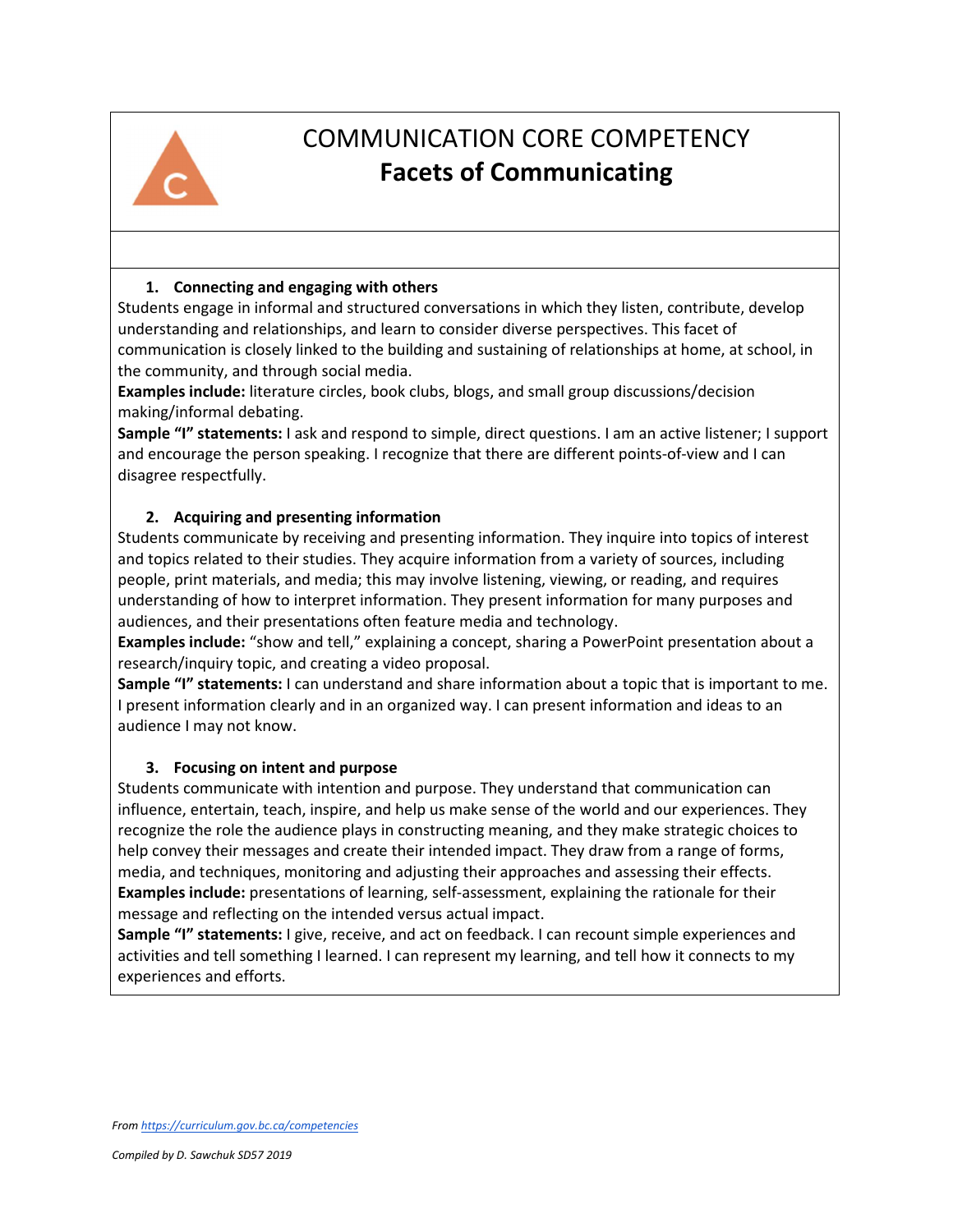

# COMMUNICATION CORE COMPETENCY **Facets of Collaborating**

### **1. Working collectively**

Students combine their efforts with those of others to effectively accomplish learning and tasks. As members of a group, they appreciate interdependence and cooperation, commit to needed roles and responsibilities, and are conscientious about contributing. They also negotiate respectfully and follow through on plans, strategies, and actions as they share resources, time, and spaces for collaborative projects.

**Sample "I" statements:** I can take on different roles and tasks in the group and work respectfully and safely in our shared space. I can help our group focus on a specific task or goal.

## **2. Supporting group interactions**

Students engage with others in ways that build and sustain trusting relationships and contribute to collective approaches. They value diverse perspectives and integrate the ideas of others with their own to tackle tasks, issues, and problems. Students seek to distribute leadership, listen actively, take turns in discussions, acknowledge contributions, and identify missing voices. They regulate the group's interactions together, mutually encouraging one another, creating space for marginalized voices, and applying constructive strategies to navigate through misunderstandings, struggles, and conflict **Sample "I" statements:** I can express my ideas and help others feel comfortable to share theirs so that all voices are included. I can disagree respectfully. I can make sure others are included. I can work through disagreements.

## **3. Determining common purposes**

Students develop shared understandings of information, issues, situations, and problems in pursuit of common purposes and goals. They honour various group processes and proactively support movement forward, including refocusing on intended goals as needed. They revise plans according to mutual deliberations and strive for consensus. As co-members of a group, students see one another as valuable resources, commit to impact and collective success, assess group results and processes, and share in the recognition of achievements.

**Sample "I" statements:** I can work with others to achieve a common goal; I do my share. I can take on roles and responsibilities in a group. I can summarize key ideas and identify the ways we agree. I know what our goal is. I know when we have met our goal or what we need to do next in order to get closer to our goal. I can help adjust our plan or goal, if needed.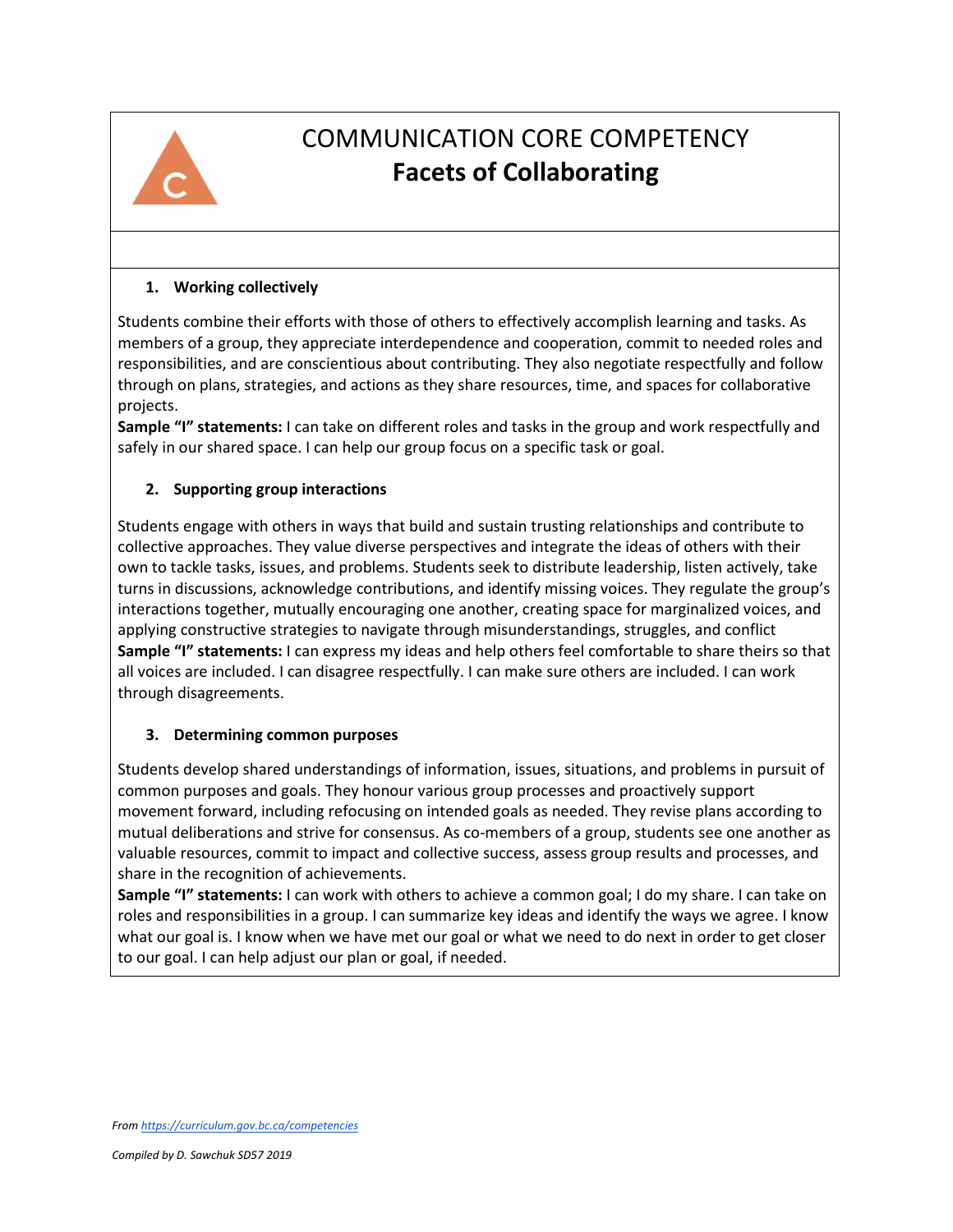

# THINKING CORE COMPETENCY **Facets of Creative Thinking**

### **1. Creating and innovating**

Students get creative ideas that are novel and have value. An idea may be new to the student or their peers, and it may be novel for their age group or the larger community. It may be new to a particular context or absolutely new. The idea or product may have value in a variety of ways and contexts – it may be fun, provide a sense of accomplishment, solve a problem, be a form of self-expression, provoke reflection, or provide a new perspective that influences the way people think or act. It can have a positive impact on the individual, classmates, the community, or the world.

**Sample "I" statements:** I get ideas when I play. My ideas are fun for me and make me happy. I can get new ideas or build on other people's ideas, to create new things within the constraints of a form, a problem, or materials. I generate new ideas as I pursue my interests.

#### **2. Generating and incubating**

Students may generate creative ideas through free play, engagement with others' ideas, or consideration of a problem or constraint, and/or because of their interests and passions. New ideas and inspirations can spontaneously arise from the unconscious mind, but students can also develop strategies to facilitate the generation of ideas – learning a lot about something, engaging in a period of reflection, providing time for incubation, and doing relaxing or automatic activities to quiet their conscious mind. The capacity for creative thinking expands as individuals increase their range of ideas and concepts to recombine them into new ideas. The ideas available as raw material for creative thinking depend on previous experiences and learning, as well as students' cultural legacies.

**Sample "I" statements:** I get ideas when I use my senses to explore. I build on others' ideas and add new ideas of my own, or combine other people's ideas in new ways to create new things or solve straightforward problems. I deliberately learn a lot about something (e.g., by doing research, talking to others or practising) so that I am able to generate new ideas or ideas just pop into my head. I have deliberate strategies for quieting my conscious mind (e.g., walking away for a while, doing something relaxing, being deliberately playful) so that I can be more creative. I have interest and passions that I pursue over time.

#### **3. Evaluating and developing**

Students reflect on their creative ideas in order to decide which ones to develop. They consider whether their idea would ultimately support the well-being of self, community, and the land. They do this with a sense of place and taking into consideration unintended consequences for other living things and our planet. If they decide to develop an idea, they work individually and/or collaboratively to refine it and work to realize it. This may require accessing the knowledge of those who have gone before, building the necessary skills, sustaining perseverance, using failure productively over time, and reflecting on process and results. It may also require the generation of additional creative ideas to come up with solutions to problems along the way.

**Sample "I" statements:** I make my ideas work or I change what I am doing. I can usually make my ideas work within the constraints of a given form, problem, and materials if I keep playing with them. I consider the impacts of my ideas. I build the skills I need to make my ideas work, and usually succeed, even if it takes a few tries. I use my experiences with various steps and attempts to direct my future work. I can persevere over years if necessary to develop my ideas. I expect ambiguity, failure, and setbacks, and use them to advance my thinking. I can develop a body of creative work over time.

*From https://curriculum.gov.bc.ca/competencies*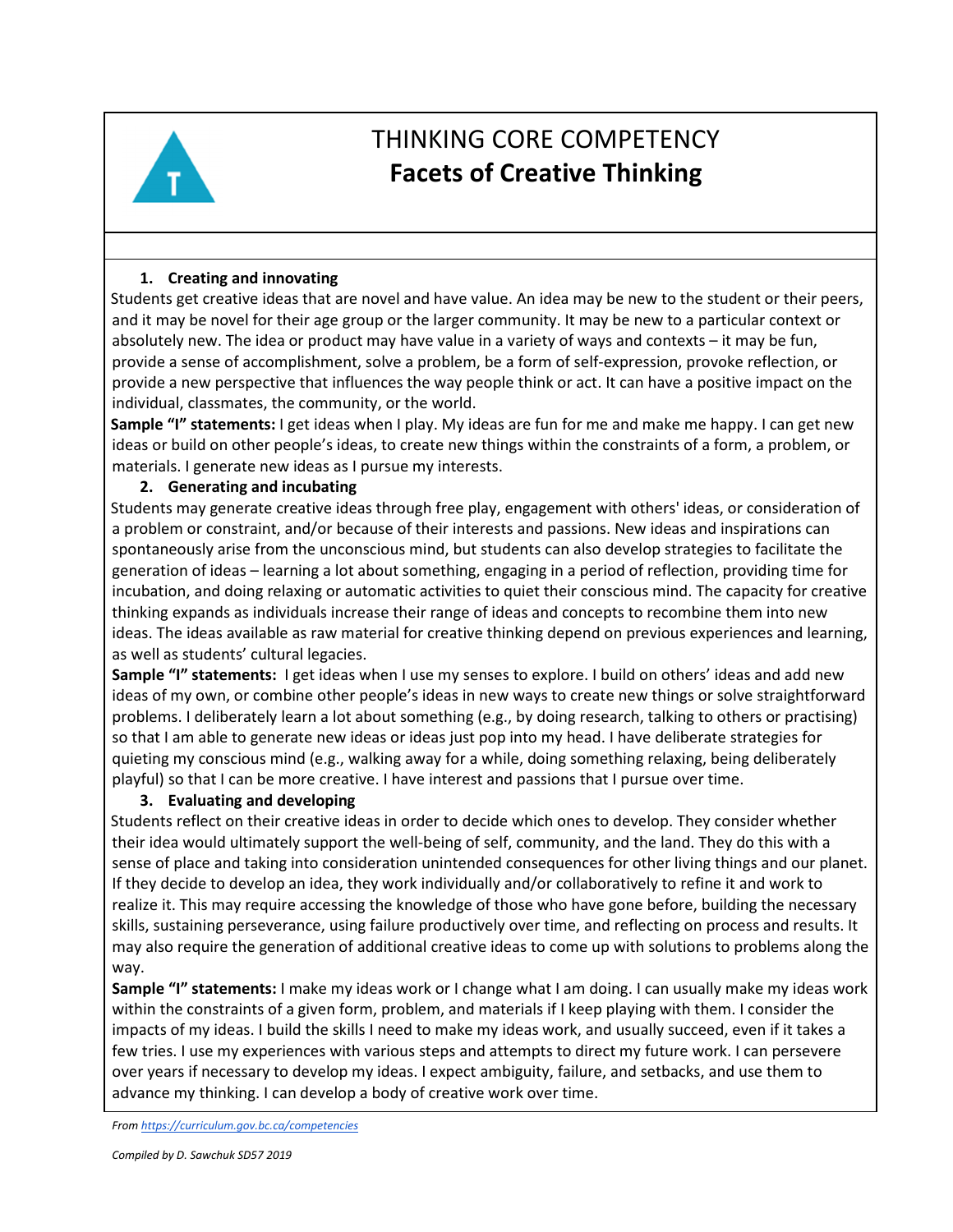

# THINKING CORE COMPETENCY **Facets of Critical and Reflective Thinking**

## **1. Analyzing and critiquing**

Students learn to analyze and make judgments about a work, a position, a process, a performance, or another product or act. They reflect to consider purpose and perspectives, pinpoint evidence, use explicit or implicit criteria, make defensible judgments or assessments, and draw conclusions. Students have opportunities for analysis and critique through engagement in formal tasks, informal tasks, and ongoing activities.

**Sample "I" statements:** I can show if I like something or not. I can identify criteria that I can use to analyze evidence. I can analyze evidence from different perspectives. I can analyze my own assumptions and beliefs and consider views that do not fit with them.

#### **2. Questioning and investigating**

Students learn to engage in inquiry when they identify and investigate questions, challenges, key issues, or problematic situations in their studies, lives, and communities and in the media. They develop and refine questions; create and carry out plans; gather, interpret, and synthesize information and evidence; and reflect to draw reasoned conclusions. Critical thinking activities may focus on one part of the process, such as questioning, and reach a simple conclusion, while others may involve more complex inquiry requiring extensive thought and reflection.

**Sample "I" statements:** I can ask open-ended questions and gather information. I can consider more than one way to proceed in an investigation. I can evaluate the credibility of sources of information. I can tell the difference between facts and interpretations, opinions, or judgments

#### **3. Designing and developing**

Students think critically to develop ideas. Their ideas may lead to the designing of products or methods or the development of performances and representations in response to problems, events, issues, and needs. They work with clear purpose and consider the potential uses or audiences of their work. They explore possibilities, develop and reflect on processes, monitor progress, and adjust procedures in light of criteria and feedback.

**Sample "I" statements:** I experiment with different ways of doing things. I can develop criteria for evaluating design options. I can monitor my progress and adjust my actions to make sure I achieve what I want. I can make choices that will help me create my intended impact on an audience or situation.

#### **4. Reflecting and assessing**

Students apply critical, metacognitive, and reflective thinking in given situations, and relate this thinking to other experiences, using this process to identify ways to improve or adapt their approach to learning. They reflect on and assess their experiences, thinking, learning processes, work, and progress in relation to their purposes. Students give, receive, and act on feedback and set goals individually and collaboratively. They determine the extent to which they have met their goals and can set new ones.

**Sample "I" statements:** I think about my learning. I know what I need to do in order to improve my approach to learning. I know I have me my goals and set new ones. I give, receive, and act on feedback. I can reflect on and evaluate my thinking, products, and actions.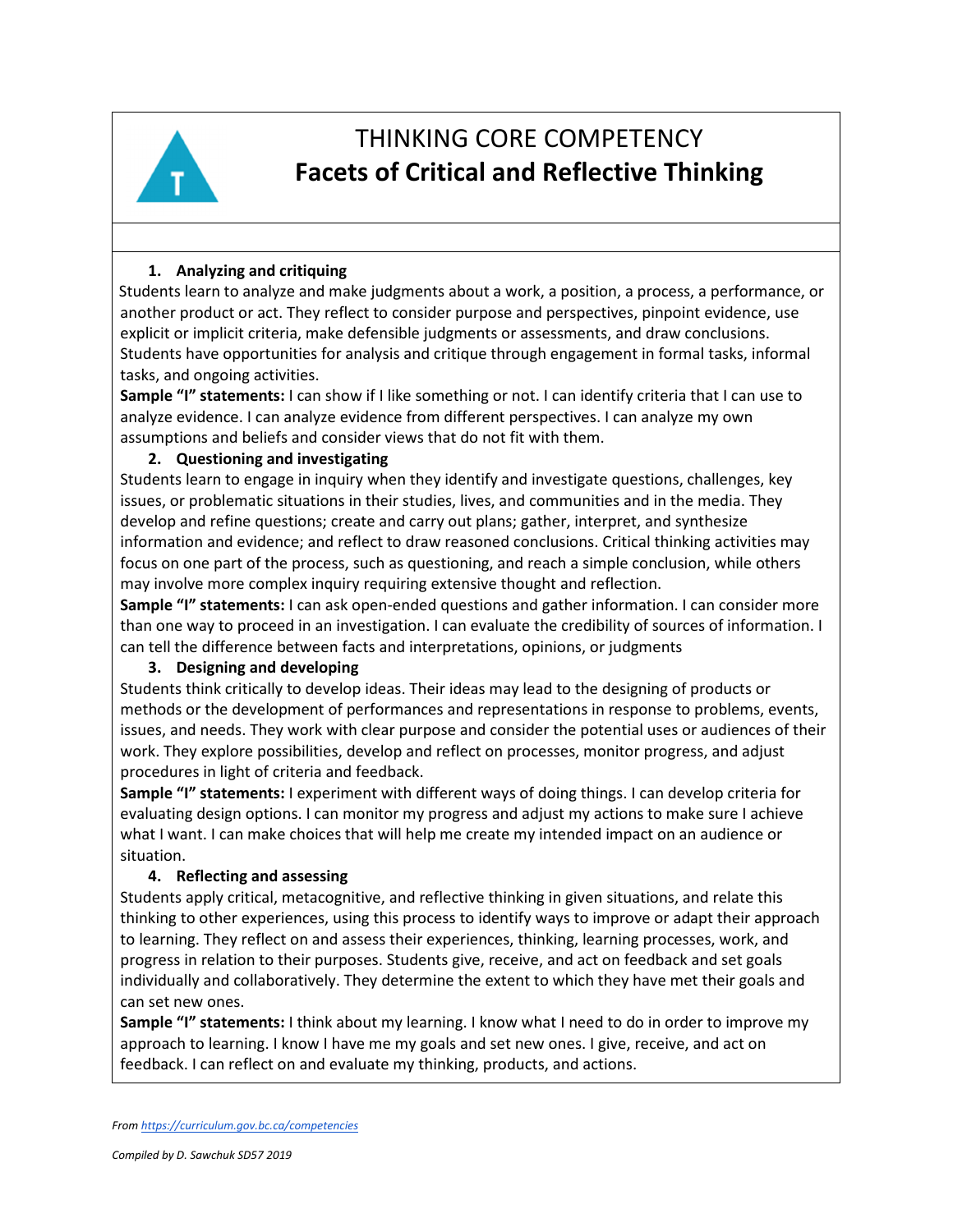

# PERSONAL AND SOCIAL CORE COMPETENCY **Facets of Positive Personal & Cultural Identity**

## **1. Understanding relationships and cultural contexts**

Students understand that their relationships and cultural contexts help to shape who they are. This includes culture in its broadest sense, including how one identifies in terms of ethnicity, nationality, language(s), abilities, sexual orientation, gender identity, age, geographic region, and religious or spiritual beliefs. Students explore who they are in terms of their relationship to others and their relationship to the world (people and place) around them.

**Sample "I" statements:** I can describe my family and community. I am able to identify the different groups that I belong to. I understand that my identity is made up of many interconnected aspects (such as life experiences, family history, heritage, peer groups). I understand that learning is continuous and my concept of self and identity will continue to evolve.

### **2. Recognizing personal values and choices**

Students define what they value. They understand how what they value has been influenced by their life experiences. They identify ways in which what they value helps to shape their choices in all contexts of their lives.

**Sample "I" statements:** I can tell what is important to me. I can explain what my values are and how they affect choices I make. I can tell how some important aspects of my life have influenced my values. I understand how my values shape my choices.

## **3. Identifying personal strengths and abilities**

Students acknowledge their strengths and abilities, and they intentionally consider these as assets, helping them in all aspects of their lives. Students understand that they are unique and are a part of larger, and often multiple, communities. They explain how they are using their strengths and abilities in their families, their relationships, and their communities.

**Sample "I" statements:** I can identify my individual characteristics. I can describe/express my attributes, characteristics, and skills. I can reflect on my strengths and identify my potential as a leader in my community. I understand I am part of larger communities. I understand I will continue to develop new abilities and strengths to help me meet new challenges

*From https://curriculum.gov.bc.ca/competencies*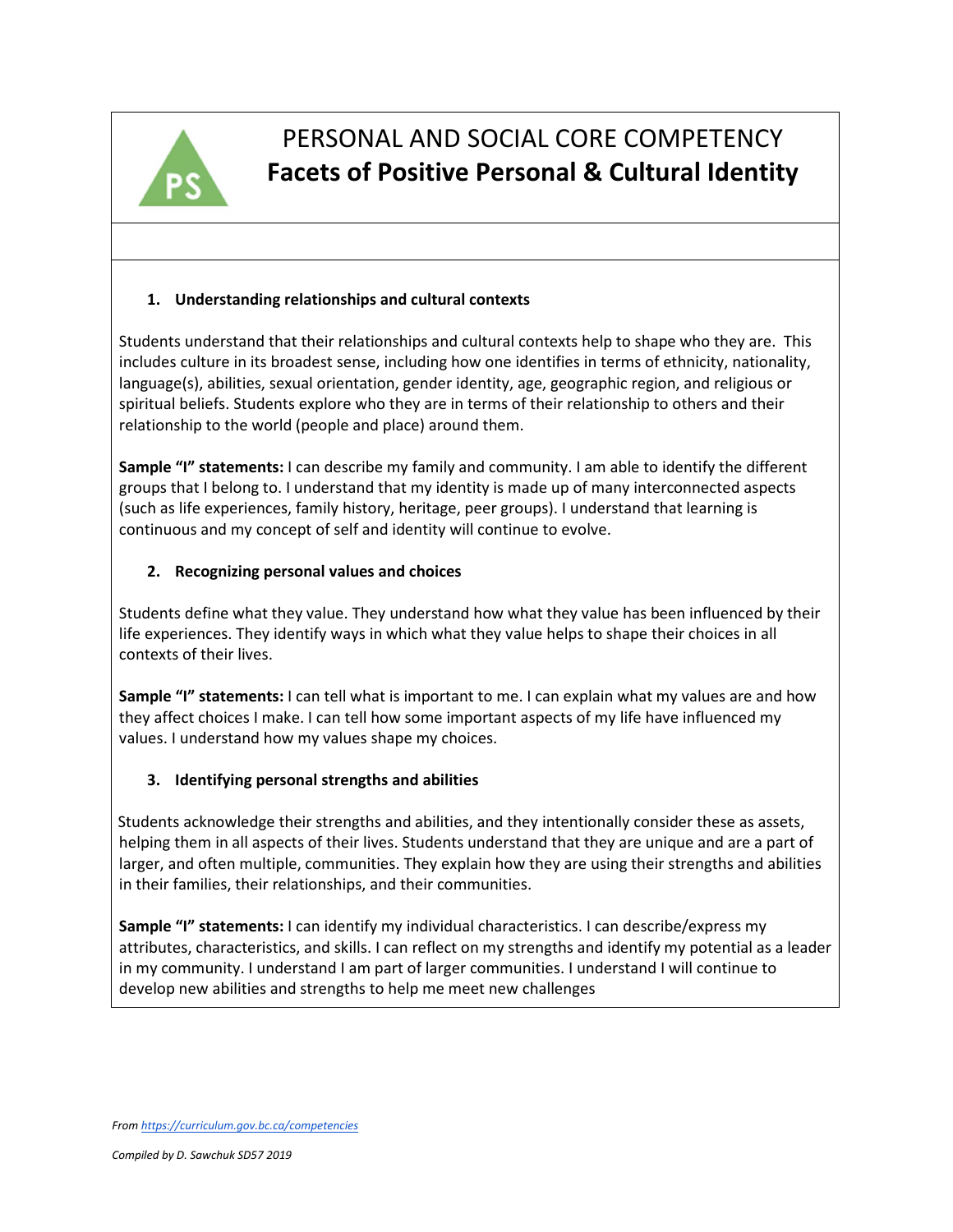

# PERSONAL AND SOCIAL CORE COMPETENCY **Facets of Personal Awareness & Responsibility**

#### **1. Self-advocating**

Students who are personally aware and responsible have a sense of self-worth and growing confidence in a variety of situations. They value themselves, their ideas, and their accomplishments. They are able to express their needs and seek help when needed, find purpose and motivation, act on decisions, and advocate for themselves.

**Sample "I" statements:** I can show a sense of accomplishment and joy. I can celebrate my efforts and accomplishments. I can advocate for myself and my ideas. I can imagine and work toward change in myself and the world. I take the initiative to inform myself about controversial issues

### **2. Self-regulating**

Students who are personally aware and responsible take ownership of their choices and actions. They set goals, monitor progress, and understand their emotions, using that understanding to regulate actions and reactions. They are aware that learning involves patience and time. They can persevere in difficult situations, and to understand how their actions affect themselves and others.

**Sample "I" statements:** I can sometimes recognize emotions. I can use strategies that help me manage my feelings and emotions. I can persevere with challenging tasks. I can implement, monitor, and adjust a plan and assess the results. I can take ownership of my goals, learning, and behaviour. I know how my actions affect others.

## **3. Well-being**

Students who are personally aware and responsible recognize the factors that affect their holistic wellness and take increasing responsibility for caring for themselves. They keep themselves healthy and stay active, manage stress, and express a sense of personal well-being. They make choices that contribute to their safety in their communities, including their online communities and use of social media. They recognize their personal responsibility for their happiness and have strategies that help them find peace in challenging situations.

**Sample "I" statements:** I can participate in activities that support my well-being, and tell/show how they help me. I can take some responsibility for my physical and emotional well-being. I can make choices that benefit my well-being and keep me safe in my community, including my online interactions. I can use strategies to find peace in stressful times. I can sustain a healthy and balanced lifestyle